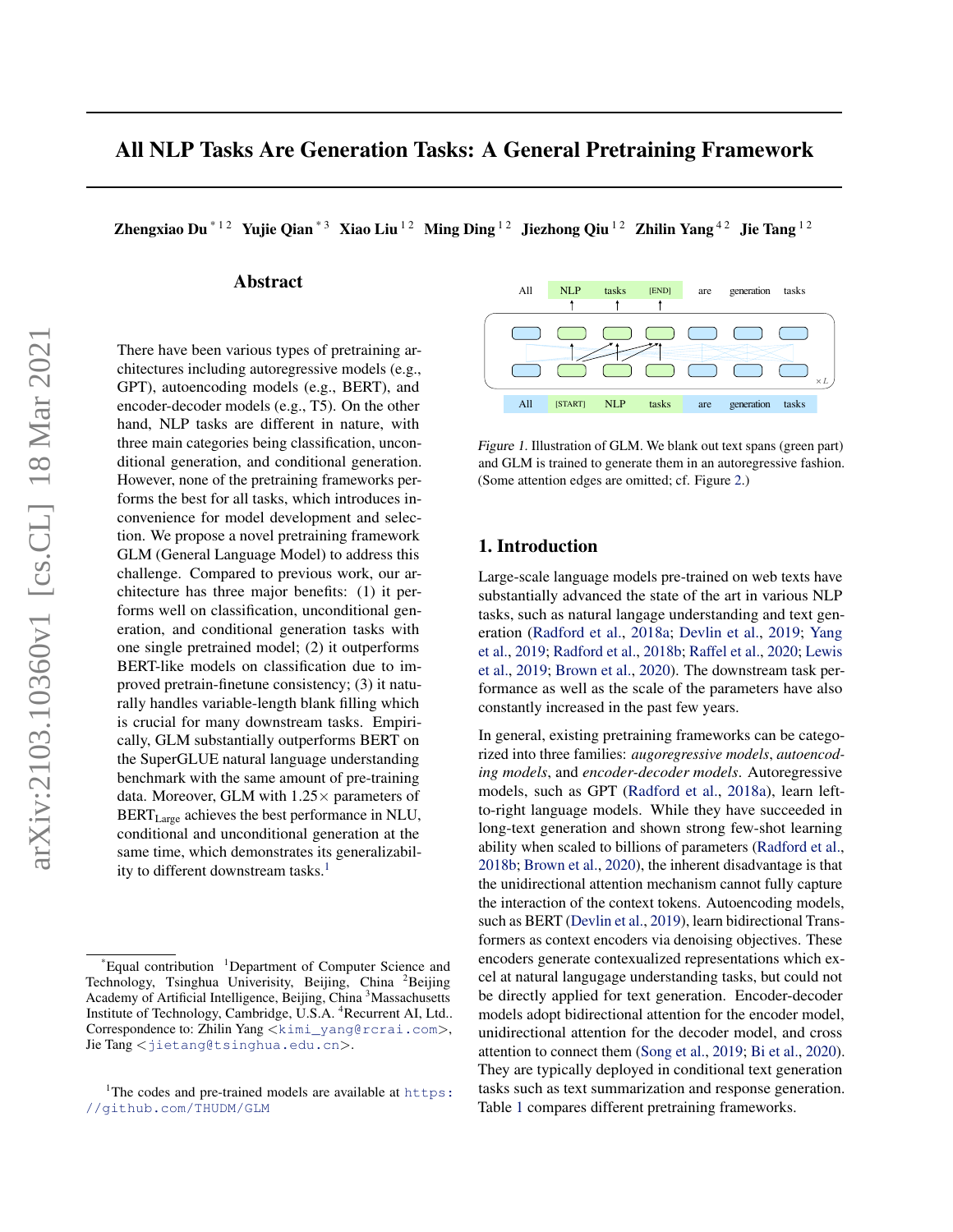<span id="page-1-0"></span>Table 1. Summary of the pre-training frameworks. "Cond. Gen." and "Uncond. Gen." refer to conditional and unconditional text generation, respectively. " $\checkmark$ " means "is good at", "—" means "could be adapted to", and " $\times$ " means "cannot be directly applied to". We define unconditional generation as the task of generating text without further training as in a standard language model, while conditional generation refers to seq2seq tasks such as text summarization.

| Framework       | <b>NLU</b> | Cond. Gen.   Uncond. Gen. |
|-----------------|------------|---------------------------|
| Autoregressive  |            |                           |
| Autoencoding    |            |                           |
| Encoder-Decoder |            |                           |
|                 |            |                           |

None of these pretraining frameworks performs best for all the NLP tasks. Previous works have tried to unify different frameworks by combining their objectives via multi-task learning [\(Dong et al.,](#page-8-0) [2019;](#page-8-0) [Bao et al.,](#page-8-0) [2020\)](#page-8-0). However, the autoencoding and autoregressive objectives differ by nature, and simple unification cannot fully inherit the advantages of both frameworks.

In this paper, we propose a novel pre-training method, called GLM, based on autoregressive blank-filling. We randomly blank out continuous spans of tokens from the input text, following the idea of autoencoding, and train the model to reconstruct the spans, following the idea of autoregressive pre-training. To learn both the bidirectional and unidirectional attention mechanism in a single framework, we divide the input text into two parts, where the unmasked tokens can attend to each other, but the masked tokens cannot attend to subsequent masked tokens. We also propose a 2D positional encoding technique to indicate inter- and intra- span position information. Figure [1](#page-0-0) illustrates our pre-training objective. As a result, GLM learns both contextual representation and autoregressive generation during pre-training.

When finetuning our models on downstream tasks, we reformulate them as blank-filling generation, inspired by [\(Schick](#page-9-0) & Schütze,  $2020a;b$ . Each task is associated with a humancrafted cloze question, and the model predicts the answer to the cloze. For example, a sentiment classification task is reformulated as filling the blank in "[SENTENCE]. It's really  $\cdots$ ". The prediction of "good" or "bad" indicates the sentiment being positive or negative. With such formulation, GLM benefits from the consistency between pretraining and finetuning, because both pretraining and finetuning involves training the model to generate text given context. As a result, GLM is more suitable for downstream classification tasks compared to BERT-like models. To make our pre-training method better suited for text generation tasks, we also study a multi-task pre-training setup, where the model is jointly trained to reconstruct masked spans and generate longer text.

Empirically, we show that with the same pre-training data and a close amount of computational cost, GLM significantly outperforms BERT on the SuperGLUE natural language understanding benchmark by a large margin of 4.6% – 5.0%. GLM also outperforms RoBERTa, T5, and BART when pre-trained on the same, larger corpus (158GB). Moreover, compared with standalone baselines, GLM with multitask pre-training can achieves improvements in comprehension, conditional generation, and language modeling tasks with shared parameters.

# 2. GLM Pre-training Framework

In this section, we describe the model architecture and the pre-training method of GLM. We also introduce how our proposed model is finetuned for downstream natural language understanding and generation tasks.

#### 2.1. Model Architecture

GLM uses the Transformer architecture similar to BERT [\(Devlin et al.,](#page-8-0) [2019\)](#page-8-0). First, the input tokens  $[x_1, x_2, \dots, x_n]$  are projected into embedding vectors  $\mathbf{H}^0 = [\boldsymbol{h}_1^0, \boldsymbol{h}_2^0, \cdots, \boldsymbol{h}_n^0]$  via a learnable embedding table. Then L transformer layers are applied to compute the hidden states of the tokens. Each layer consists of a multi-head self-attention layer and a position-wise fully connected feedforward network. Specifically, a self-attention head in layer  $l$  is defined as

$$
\mathbf{Q}^{l} = \mathbf{H}^{l} \mathbf{W}_{Q}^{l}, \mathbf{K}^{l} = \mathbf{H}^{l} \mathbf{W}_{K}^{l}, \mathbf{V}^{l} = \mathbf{H}^{l} \mathbf{W}_{V}^{l}
$$

$$
\mathbf{A}^{l} = \text{softmax}\left(\frac{\mathbf{Q}^{l}(\mathbf{K}^{l})^{T}}{\sqrt{d_{k}}} + \mathbf{M}\right) \mathbf{V}^{l}
$$
(1)

where  $\mathbf{W}_Q^l, \mathbf{W}_K^l, \mathbf{W}_V^l \in \mathbb{R}^{d_h \times d_k}$  are model parameters.  $\mathbf{M} \in \mathbb{R}^{n \times n}$  is the matrix of self-attention mask,  $M_{ij} = 0$ indicates that token  $x_i$  is allowed to attend to token  $x_j$  and  $M_{ij} = -\infty$  indicates prevention.

Following Megatron-LM [\(Shoeybi et al.,](#page-9-0) [2019\)](#page-9-0), we make two modifications to the BERT architecture. (1) We rearrange the order of layer normalization and the residual connection, which has been shown critical when scaling to large BERT-style models. (2) We replace the feed-forward network for token prediction with a linear layer, therefore the output position  $i$  is defined as

$$
\boldsymbol{p}_i = \text{softmax}(\boldsymbol{h}_i^L \mathbf{W}_o) \tag{2}
$$

where  $\mathbf{W}_o \in \mathbb{R}^{d_h \times |\mathcal{V}|}$  and  $|\mathcal{V}|$  is the vocabulary size.

#### 2.2. Autoregressive Blank Infilling

GLM is trained by optimizing an *autoregressive blank infilling* task. Given an input text  $x = [x_1, \dots, x_n]$ , multiple text spans  $\{s_1, \dots, s_m\}$  are sampled, where each span  $s_i$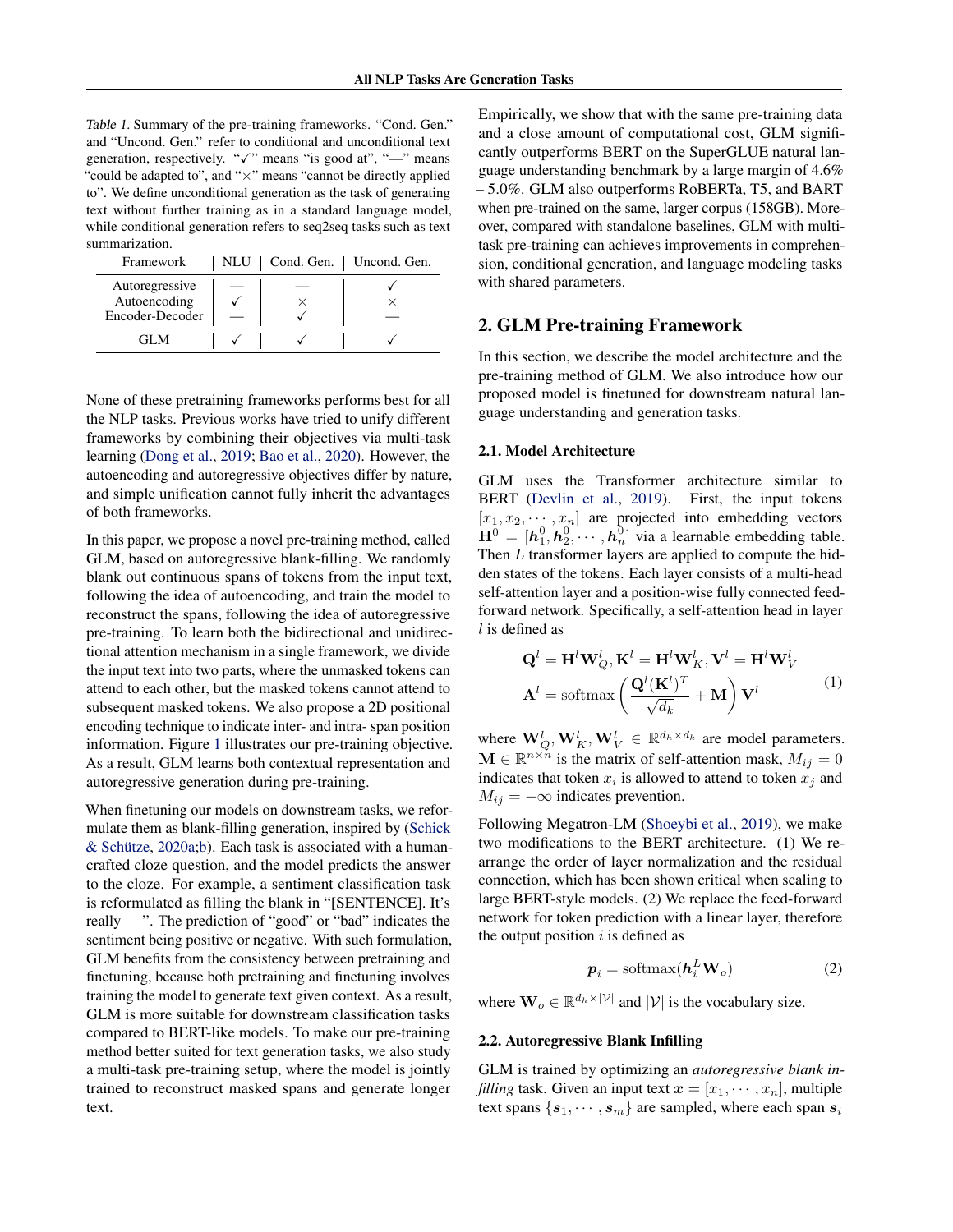$\overline{\phantom{0}}$ 

<span id="page-2-0"></span>

Figure 2. GLM pre-training framework. (a) The original text is  $[x_1, x_2, x_3, x_4, x_5, x_6]$ , and two spans  $[x_3]$  and  $[x_5, x_6]$  are sampled. ( Replace the sampled spans with [MASK] tokens to form Part A, and shuffle the sampled spans to form Part B. (c) GLM is trained to autorergessively generate Part B. Each span is prepended with a [START] token as input and appended with a [END] token as output. 2D positional encoding is used to represent inter- and intra- span position. (d) Self-attention mask controls the attention mechanism, where the gray areas are masked out. Part A tokens can attend to A (the blue-framed area) but not B. Part B tokens can attend to A and their antecedent tokens in B (the yellow- and green-framed areas denote the tokens which the two spans in B can attend to). [M], [S], and [E] Position 2 0 0 0 1 2 3 1 2 3 1 2 3 1 2 3 1 2 3 1 2 3 1 2 3 1 2 3 1 2 3 1 2 3 1 2 3 1 2 3 1 2 3 1 2 3 1 2 3 1 2 Figure 2. GLM pre-training framework. (a) The original text is  $[x_1, x_2, x_3, x_4, x_5, x_6]$ , and two spans  $[x_3]$  and  $[x_5, x_6]$  are sampled. (b) x6 represents [MASK], [START], and [END] respectively.

the corrupted text  $x_{\text{corrupt}}$ . The model predicts the missing tokens in the spans from the corrupted text in an autorecorresponds to a series of consecutive tokens  $[s_{i,1}, \dots, s_{i,l_i}]$  [MASK] tokens. in  $x$ . The number and length of text spans depend on the spans. Tokens in pre-training objective, which is described in Section [2.3.](#page-3-0) but cannot atten n Each span is replaced with a single [MASK] token, forming gressive manner, which means when predicting the missing tokens in a span, the model has access to the corrupted text *and* the previously predicted spans. To fully capture the interdependence between different spans, we randomly permute the order of the spans, similar to [\(Yang et al.,](#page-9-0) [2019\)](#page-9-0). Formally, let  $Z_m$  be the set of all possible permutations of the length-m index sequence  $[1, 2, \cdots, m]$ , and  $s_{z \lt i}$  be  $[s_{z_1}, \cdots, s_{z_{i-1}}]$ , we define the pre-training objective as

$$
\max_{\theta} \mathbb{E}_{\mathbf{z} \sim Z_m} \left[ \sum_{i=1}^m \log p_{\theta}(\mathbf{s}_{z_i} | \mathbf{x}_{\text{corrupt}}, \mathbf{s}_{\mathbf{z}_{(3)
$$

The task differs from that of SpanBERT [\(Joshi et al.,](#page-8-0) [2020\)](#page-8-0) in that the number of missing tokens in a span is unknown to the model. Also, GLM predicts the missing tokens also in an autoregressive manner. We always generate the tokens in each blank following the left-to-right order, i.e. the probability of generating the span  $s_i$  is factorized as:

$$
p_{\theta}(\boldsymbol{s}_i|\boldsymbol{x}_{\text{corrupt}},\boldsymbol{s}_{\boldsymbol{z}_{
$$

Specifically, we implemented the autoregressive blank infilling task with the following tricks. The input tokens are divided into two parts. Part A consists of the corrupted text  $x_{\text{corrupt}}$  where the sampled text spans are replaced by

 $x_1, \dots, x_{i,l_i}$  [MASK] tokens. Part B consists of the tokens in the masked spans. Tokens in Part A can attend to all the tokens in A, but cannot attend to any token in B. Tokens in Part B can attend to tokens in A as well as its antecedents in B, but cannot attend to any subsequent positions in B. Similar to the decoder in the original Transformer model, the tokens in each span are padded with two special tokens [START] and [END] at the beginning and the end, respectively. In this way, our model automatically learns a bidirectional encoder (Part A) and a unidirectional decoder (Part B) in a single model. The whole implementation is illustrated in Figure 2.

 $\mathcal{M}(\mathcal{M})$  and  $\mathcal{M}(\mathcal{M})$  and  $\mathcal{M}(\mathcal{M})$  and  $\mathcal{M}(\mathcal{M})$  and  $\mathcal{M}(\mathcal{M})$ 

#### 2.2.1. 2D POSITIONAL ENCODING

One of the challenges in the above task is how to encode the positional information. Transformers rely on positional encodings added to the input embeddings to inject the absolute and relative positions of the tokens. As a similar autoregressive model, XLNet [\(Yang et al.,](#page-9-0) [2019\)](#page-9-0) encodes the original positions for tokens in Part A and B. As a result, the model can perceive the number of missing tokens in a span.

We propose a novel 2D positional encodings to address the challenge. Specifically, each token is encoded with two position ids. The first position id represents the position in the corrupted text  $x_{\text{corrupt}}$ . For tokens in B, it is the position of the corresponding [MASK] token. The second position id represents the intra-span position. For tokens in A, the second position id is 0. For tokens in B, it ranges from 1 to the length of the span. The two position ids are projected into two position vectors via two separate embedding tables and added to the input embeddings.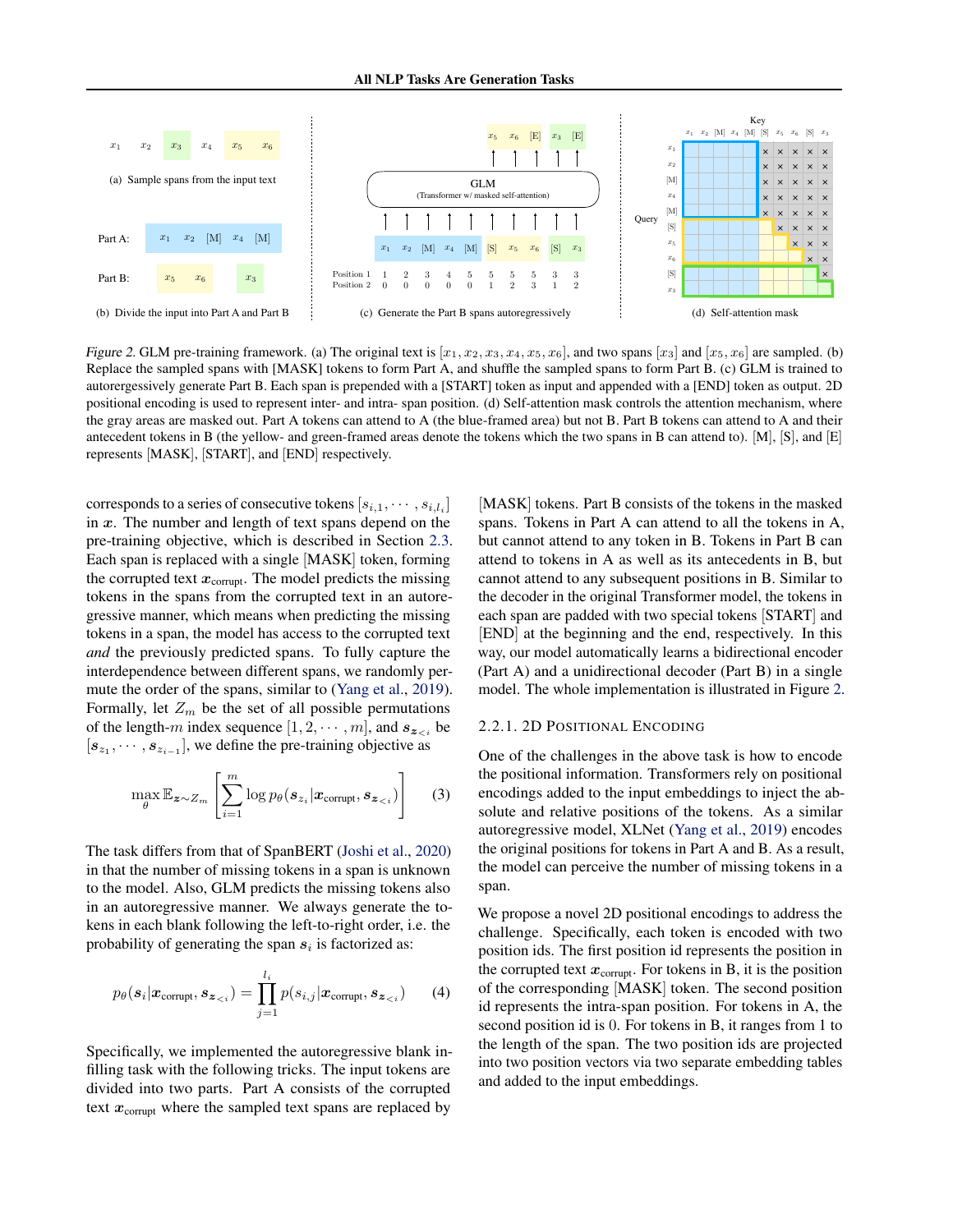<span id="page-3-0"></span>

Figure 3. GLM finetune framework. (a) Formulation of the sentiment classification task as blank infilling with GLM. (b) GLM for text generation given the context. This can be the language modeling in the zero-shot setting, or seq2seq with fine-tuning.

#### 2.3. Pre-Training Objectives

As described in Section [2.2,](#page-1-0) the pre-training objective of GLM is defined as autoregressive generation of the masked spans. Following BERT, the masked spans make up 15% of the original tokens. Empirically, we have found that the ratio is critical for good performance on downstream natural langauge understanding tasks. The span lengths are drawn from a Poisson distribution with  $\lambda = 3$ , following BART [\(Lewis et al.,](#page-8-0) [2019\)](#page-8-0). We repeatedly sample new spans until more than 15% of the original tokens are masked.

Similar to other BERT-style models, GLM masks short spans and is suited for NLU tasks. However, we are interested in pre-training a single model that can handle both NLU and text generation. We further study a *multi-task pretraining* setup, in which a second objective of generating longer text is jointly optimized with GLM. Specifically, we sample a single span that covers 50%–100% of the original tokens. The span length is sampled from a uniform distribution. The new objective is defined in the same way as the original objective. The only difference is there is only one but much longer span.

## 2.4. Finetuning GLM

Previously, for downstream NLU tasks, a linear classifier takes the representations produced by pre-trained models as inputs and predicts the correct answer. For token classification tasks, the inputs are representations of the target tokens. For sequence classification tasks, the input is the representation of the [CLS] token, which works as the representation of the sequence. The practices are different from the pre-training task of cloze filling, leading to inconsistency between pre-training and finetuning.

Instead, we formulate classification tasks in NLU as generation tasks of blank infilling, following PET [\(Schick &](#page-9-0) Schütze, [2020b\)](#page-9-0). Formally, given a labeled example  $(x, y)$ , we map the input text x to a cloze question  $c(x)$  via a pattern

containing a single mask token [MASK]. The pattern should be similar to natural languages in the pre-training dataset. For example, the text in a sentiment classification task can be formulated as "[ SENTENCE]. It's really [MASK]". The lable  $y$  is also mapped to an answer to the cloze, called the verbalizer  $v(y)$ . In the sentiment classification task, the label "positive" or "negative" is mapped to the word "good" or "bad" in the blank. The probability of the sentence being positive or negative is proportional to predicting "good" or "bad" for the blank. Therefore, the conditional probability of  $y$  given  $x$  is

$$
p(y|\boldsymbol{x}) = \frac{p(v(y)|c(\boldsymbol{x}))}{\sum_{y' \in \mathcal{Y}} p(v(y')|c(\boldsymbol{x}))}
$$
(5)

where  $Y$  is the label set. Then we can finetune GLM with the cross entropy loss.

GLM is especially suited to this setting for two reasons. Firstly, GLM can naturally handle filling the blank of unknown length. BERT-style models have to know the number of missing tokens via the number of [MASK] tokens or the positional encodings. Secondly, GLM breaks BERT's independence assumption between masked tokens and thus can capture more dependences.

For text generation tasks, we directly apply GLM as an autoregressive model. The given context constitutes the Part A of the input, with a [MASK] token at the end. Then GLM generates the text in Part B autoregressively. We can directly apply the pre-trained GLM for unconditional generation, or finetune GLM on downstream conditional generation tasks. The finetuning framework is illustrated in Figure 3.

#### 2.5. Discussion and Analysis

#### 2.5.1. COMPARISON WITH BERT

BERT is pre-trained with the autoencoding objective. The model needs to predict a subset of tokens in the original text replaced with the [MASK] token. Since the model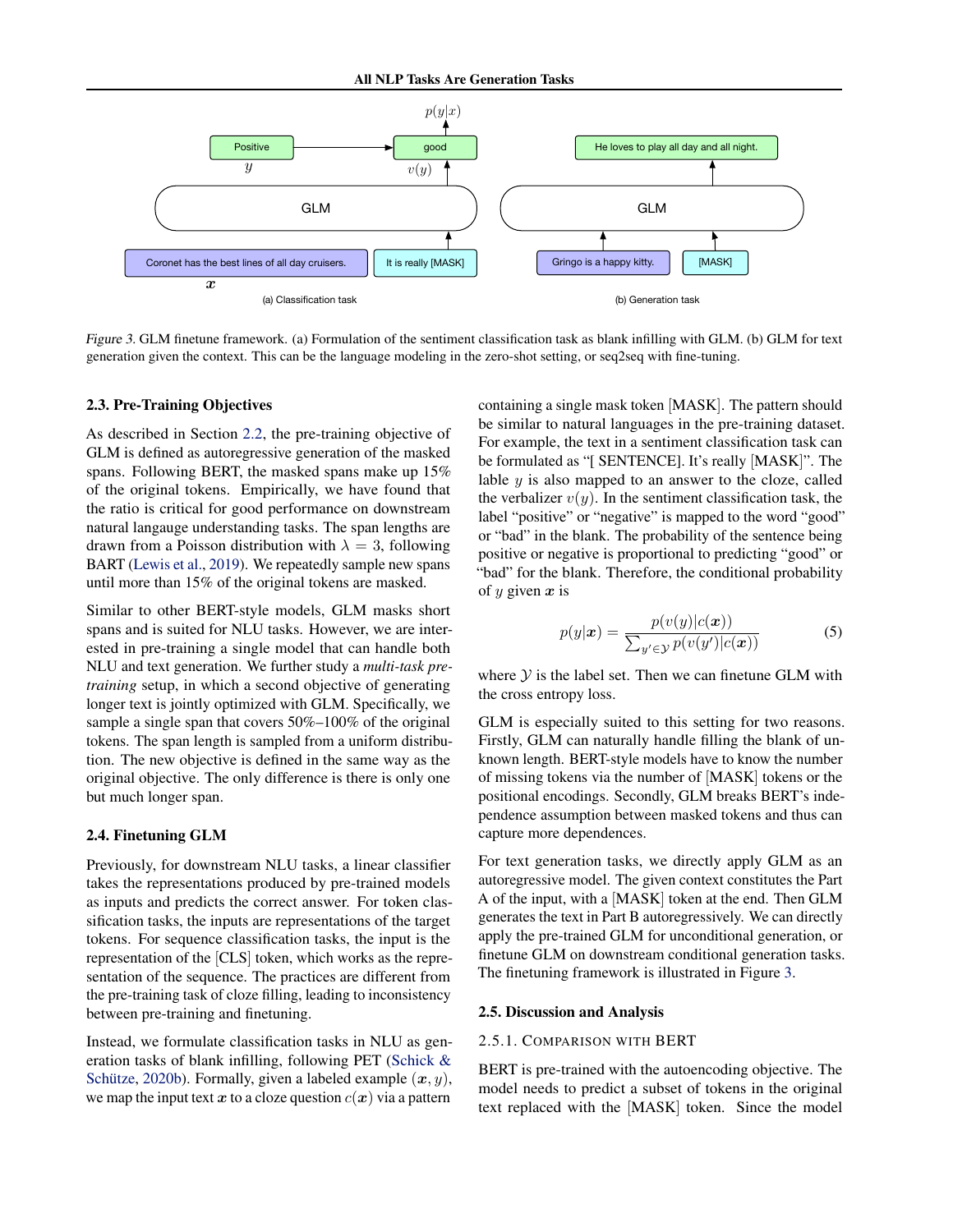predicts the masked tokens independently, BERT fails to capture the interdependence of masked tokens [\(Yang et al.,](#page-9-0) [2019\)](#page-9-0). Another disadvantage of BERT is that it cannot handle blank filling of multiple-token answers properly. To infer the probability of an answer of length  $l$ , BERT has to perform l consecutive predictions. To predict an answer from scratch, it is necessary to enumerate the set of all possible lengths, since BERT needs to change the number of [MASK] tokens according to the length of the answer.

## 2.5.2. COMPARISON WITH XLNET

Both GLM and XLNet [\(Yang et al.,](#page-9-0) [2019\)](#page-9-0) are pre-trained with autoregressive objectives. There are three differences when comparing GLM with XLNet. Firstly, XLNet uses the original position encoding before corruption. During inference, XLNet either needs to know the length of the answer or enumerate the set of possible lengths. Secondly, XLNet uses two-stream self-attention combined with target-aware representations, instead of right shift, to solve information leak with the transformer architecture. The two-stream attention increases the time cost of pre-training. Thirdly, XLNet decides whether a token should be predicted independently, while GLM first samples the lengths of masked spans.

# 2.5.3. COMPARISON WITH ENCODER-DECODER MODELS

T5 [\(Raffel et al.,](#page-9-0) [2020\)](#page-9-0) proposes a blank-filling objective similar to that of GLM to pre-train the encoder-decoder transformer model. Instead, GLM uses a single transformer encoder model to learn both the bidirectional and unidirectional attention. With shared parameters for two types of attention, GLM can be more parameter-efficient than the encoder-decoder architecture. On the other hand, T5 [\(Raf](#page-9-0)[fel et al.,](#page-9-0) [2020\)](#page-9-0) uses independent positional encodings for tokens in the encoder and decoder, relying on sentinel tokens to distinguish different masked spans. In downstream tasks, at most one of these sentinel tokens is used, leading to a waste of model capacity and inconsistency between pre-training and finetuning.

#### 2.5.4. COMPARISON WITH UNILM

UniLM [\(Dong et al.,](#page-8-0) [2019\)](#page-8-0) unifies different pre-training objectives under the autoencoding framework by changing the attention mask among bidirectional, unidirectional, and cross attention. Compared with autoregressive models, the model cannot fully capture the current token's dependence on previous tokens, due to the independence assumption of autoencoding models. Finetuning GLM on downstream generation tasks also relies on masked language modeling, which is less efficient than autoregressive models.

## 3. Experiments

In this section, we describe our experiments in two different settings. In the first setting, we pre-train GLM with a single BERT-style objective and compare it with BERT-like models on NLU tasks. We show that the autoregressive blank filling pre-training, combined with the new formulation of classification tasks, can outperform finetuning bidirectional encoders with linear classifiers. In the second setting, we pre-train GLM with both the BERT-style objective and the generation objective. We show that GLM can effectively share model parameters for different tasks.

## 3.1. Pre-training Data and Implementation

Following BERT [\(Devlin et al.,](#page-8-0) [2019\)](#page-8-0), we use the BooksCorpus [\(Zhu et al.,](#page-10-0) [2015\)](#page-10-0) and English Wikipedia as our pretraining data in the experiments. We use the same wordpiece tokenizer with 30k vocabulary as BERT. Each input text is a document sampled from the corpus, with a start-ofsequence token [SOS] prepended at the beginning and an end-of-sequence token [EOS] appended at the end. If the document is longer than the maximum sequence length of the transformer model, we randomly sample a continuous segment of the maximum length.

For the single-objective pre-training, we train a  $GLM_{Base}$ and a GLM  $_{\text{Large}}$  with the same architectures as BERT<sub>Base</sub> and BERT<sub>Large</sub>, with 110M and 340M parameters respectively. For the multi-objective pre-training, we additionally train two GLM models with 410M (30 layers, hidden size 1024, and 16 attention heads) and 515M (30 layers, hidden size 1152, and 18 attention heads) parameters. The output matrix of the softmax prediction is tied with the input embedding matrix. The maximum sequence length is set to 512.

We use the AdamW optimizer [\(Loshchilov & Hutter,](#page-9-0) [2019\)](#page-9-0) and set  $\beta_1 = 0.9, \beta_2 = 0.98, \epsilon = 1e-6$ . We adopt a linear warm-up of the learning rate over the first 8000 steps and a cosine decay after that. The peak learning rate is set to 4e−4 for GLM  $_{Base}$  and 2e−4 for GLM  $_{Large}$ . The weight decay is 0.1 and the dropout rate is 0.1. We train GLM on 64 Nvidia V100 GPUs for 200K steps with a batch size of 1024, which takes about 2.5 days.

For comparison with SOTA pre-trained language models, we also train a GLM Large model with RoBERTa [\(Liu et al.,](#page-9-0) [2019\)](#page-9-0) data, tokenization, and hyperparameters, denoted as GLM ROBERTA. The stories dataset [\(Trinh & Le,](#page-9-0) [2019\)](#page-9-0) used by RoBERTa is already unavailable. Therefore we replace the OpenWebText (38GB) [\(Gokaslan & Cohen,](#page-8-0) [2019\)](#page-8-0) with OpenWebText2 (66GB). The whole dataset totals 158GB of uncompressed text, close in size to RoBERTa's 160GB dataset. Due to resource limit, we only pre-train the model for 250,000 steps, which are half of RoBERTa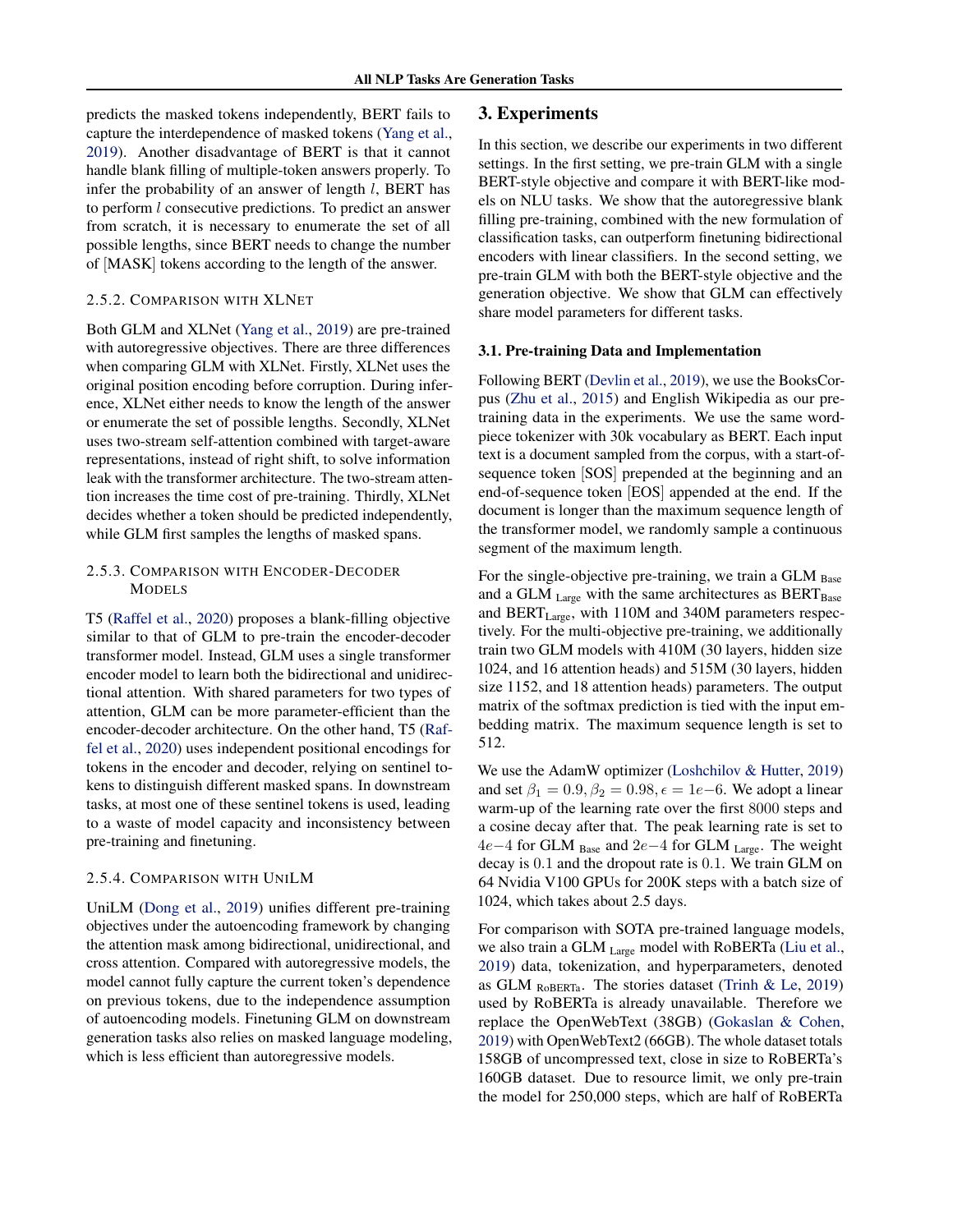| Model                                   | ReCoRD<br>F1/Acc.      | <b>COPA</b><br>Acc. | <b>WSC</b><br>Acc. | <b>RTE</b><br>Acc. | <b>BoolQ</b><br>Acc. | WiC<br>Acc.  | CB<br>F1/Acc.          | MultiRC<br>F <sub>1</sub> a/EM | Avg          |
|-----------------------------------------|------------------------|---------------------|--------------------|--------------------|----------------------|--------------|------------------------|--------------------------------|--------------|
| <b>BERT</b> <sub>Base</sub><br>GLM Base | 65.4/64.9<br>73.5/72.8 | 66.0<br>71.0        | 65.4<br>72.1       | 70.0<br>71.2       | 74.9<br>77.0         | 68.8<br>64.7 | 70.9/76.8<br>89.5/85.7 | 68.4/21.5<br>72.1/26.1         | 66.1<br>70.7 |
| $BERT_{Large}$                          | 76.3/75.6              | 69.0                | 64.4               | 73.6               | 80.1                 | 71.0         | 94.8/92.9              | 71.9/24.1                      | 72.0         |
| UniLMLarge                              | 80.0/79.1              | 72.0                | 65.4               | 76.5               | 80.5                 | 69.7         | 91.0/91.1              | 77.2/38.2                      | 74.1         |
| $GLM$ Large                             | 81.7/81.1              | 76.0                | 81.7               | 74.0               | 82.1                 | 68.5         | 96.1/94.6              | 77.1/36.3                      | 77.0         |
| $GLM$ <sub>Large</sub> (multi-task)     | 80.2/79.6              | 77.0                | 78.8               | 76.2               | 79.8                 | 63.6         | 97.3/96.4              | 74.6/32.1                      | 75.7         |
| $GLM_{410M}$ (multi-task)               | 81.5/80.9              | 80.0                | 81.7               | 79.4               | 81.9                 | 69.0         | 93.2/96.4              | 76.2/35.5                      | 78.0         |
| $GLM_{515M}$ (multi-task)               | 82.3/81.7              | 85.0                | 81.7               | 79.1               | 81.3                 | 69.4         | 95.0/96.4              | 77.2/35.0                      | 78.8         |
| $T5_{Base}$                             | 76.2/75.4              | 73.0                | 79.8               | 78.3               | 80.8                 | 67.9         | 94.8/92.9              | 76.4/40.0                      | 76.0         |
| $T5_{\text{Large}}$                     | 85.7/85.0              | 78.0                | 84.6               | 84.8               | 84.3                 | 71.6         | 96.4/98.2              | 80.9/46.6                      | 81.2         |
| <b>BART</b> <sub>Large</sub>            | 88.3/87.8              | 60.0                | 65.4               | 84.5               | 84.3                 | 69.0         | 90.5/92.9              | 81.8/48.0                      | 76.0         |
| RoBERTa <sub>Large</sub>                | 89.0/88.4              | 90.0                | 63.5               | 87.0               | 86.1                 | 72.6         | 96.1/94.6              | 84.4/52.9                      | 81.5         |
| $GLM$ $_{RoBERTa}$                      | 89.6/89.0              | 82.0                | 83.7               | 87.7               | 84.7                 | 71.2         | 98.7/98.2              | 82.4/50.1                      | 82.9         |

<span id="page-5-0"></span>Table 2. Results on the SuperGLUE dev set. Models with \* are pre-trained for two times the number of steps of other methods.

and BART's training steps and close to T5 in number of trained tokens. Other hyperparameters are the same as those of RoBERTa<sub>Large</sub>.

### 3.2. SuperGLUE

To evaluate our pre-trained GLM models, we conduct experiments on the SuperGLUE [\(Wang et al.,](#page-9-0) [2019\)](#page-9-0) benchmark. SuperGLUE consists of 8 challanging natural language understanding tasks, including question answering [\(Clark et al.,](#page-8-0) [2019;](#page-8-0) [Khashabi et al.,](#page-8-0) [2018;](#page-8-0) [Zhang et al.,](#page-9-0) [2018\)](#page-9-0), textual entailment [\(Dagan et al.,](#page-8-0) [2005;](#page-8-0) [Clark et al.,](#page-8-0) [2019\)](#page-8-0), coreference resolution [\(Levesque et al.,](#page-8-0) [2012\)](#page-8-0), word sense disambiguation [\(Pilehvar & Camacho-Collados,](#page-9-0) [2019\)](#page-9-0), and causal reasoning [\(Roemmele et al.,](#page-9-0) [2011\)](#page-9-0). We adopt the same evaluation metrics as [\(Wang et al.,](#page-9-0) [2019\)](#page-9-0).

We reformulate each task as a blank filling task with humancrafted cloze questions, using the patterns constructed by PET (Schick  $&$  Schütze, [2020a\)](#page-9-0). Then we finetune the pre-trained GLM models on each task as we described in Section [2.4.](#page-3-0) For finetuning, we also use the AdamW optimizer with peak learning rate 1e−5, warm-up over the first 6% training steps and then a linear decay. For small datasets (COPA, WSC, CB, RTE), we finetune GLM for 20 epochs. For larger datasets, we reduce the number of training epochs (10 for WiC, BoolQ, MultiRC; 5 for ReCoRD) as the model converges earlier.

For fair comparison with GLM  $_{Base}$  and GLM  $_{Large}$ , we choose  $BERT_{Base}$  and  $BERT_{Large}$  as our baselines, which are pre-trained on the same corpus and for a similar amount of time to our models. We report the performance of standard finetuning (i.e. classification on the [CLS] token representation). The performance of BERT with cloze questions

is reported in Section [3.4.](#page-6-0) To compare with GLM  $_{\text{RoBERTa}}$ , we choose T5, BART<sub>Large</sub>, and RoBERTa<sub>Large</sub> as our baselines. T5 has no direct match in amount of parameters for  $BERT_{Large}$ , so we present the results of both  $TS_{Base}$  (220M parameters) and T5Large (770M parameters). All the other baselines are of similar size to  $BERT_{Large}$ .

The results are shown in Table 2. With the same amount of training data (BookCorpus + Wikipeida), GLM consistently outperforms BERT on most of the tasks, with either base or large architecture. The only exception is WiC, which is a word sense disambiguation task. On average, GLM Base scores 4.6% higher than  $BERT_{Base}$ , and  $GLM_{Large}$  scores 5.0% higher than BERT<sub>Large</sub>. It clearly demonstrates the advantage of our method in NLU tasks. In the setting of RoBERTaLarge, GLM RoBERTa can still achieve improvements over the baselines, but with a smaller margin.  $T5_{Large}$  performs the best among baselines, but of two times the size of BERT<sub>Large</sub>. We also find that BART does not perform well on the challenging SuperGLUE benchmark. We conjecture this can be attributed to the low parameter efficiency of the encoder-decoder architecture and the denoising seq2seq objective.

## 3.3. Multi-Task Pre-training

Then we train a GLM  $_{\text{Large}}$  and two slightly larger models with multi-task pre-training. In the multi-task pre-training setting, as described in Section [2.3,](#page-3-0) within one training batch, 50% of the time we sample the BERT-style spans and 50% of the time we sample the generation spans. We evaluate the multi-task model for NLU, seq2seq and zeroshot language modeling.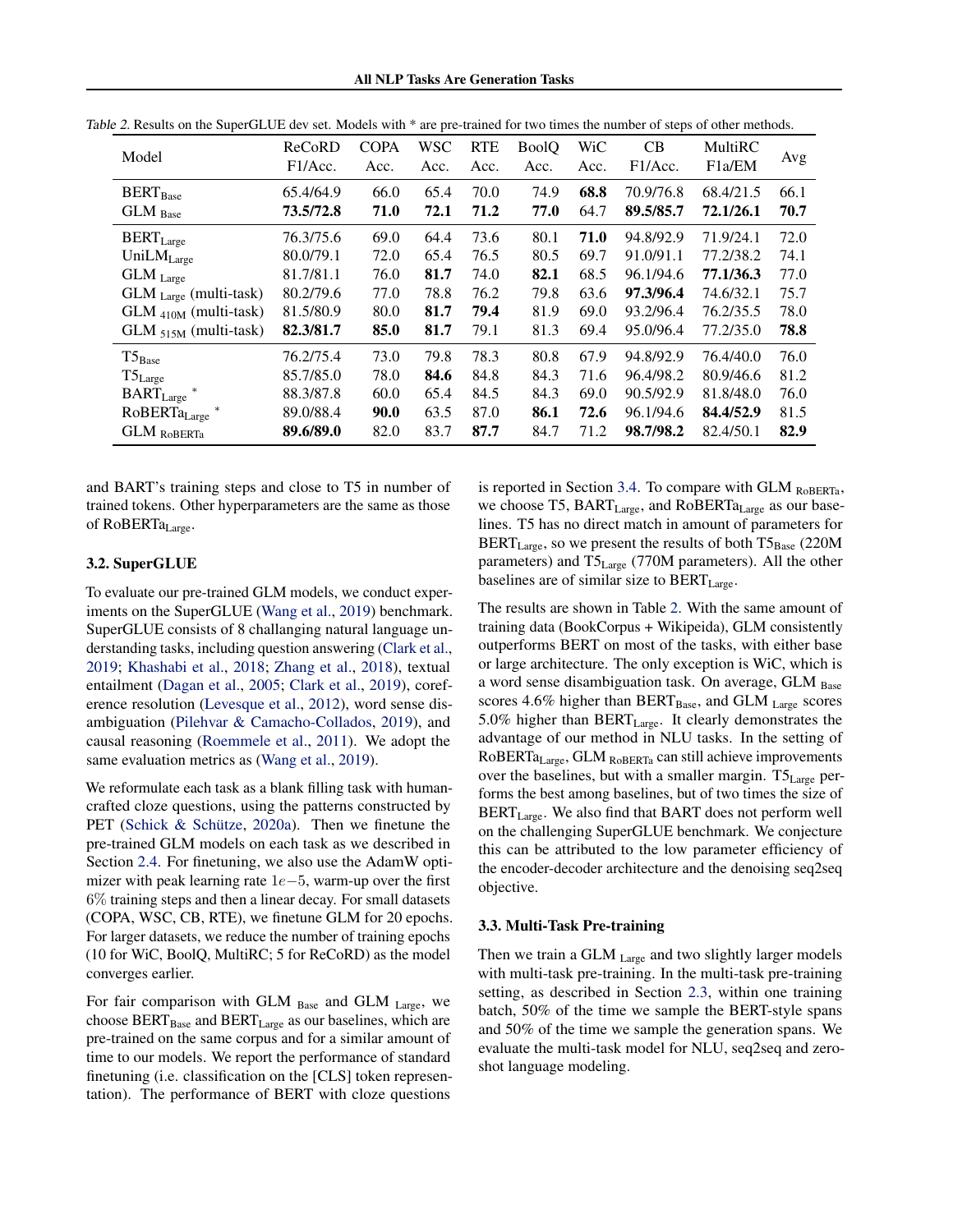| Model                     | $RG-1$ | $RG-2$      | RG-L |
|---------------------------|--------|-------------|------|
| MASS                      | 37.7   | 18.5        | 34.9 |
| UniLMLarge                | 38.5   | 19.5        | 35.8 |
| GLM Large                 | 38.6   | 19.7        | 36.0 |
| $GLM$ Large (multi-task)  | 38.5   | 19.4        | 35.8 |
| $GLM_{410M}$ (multi-task) | 38.9   | <b>20.0</b> | 36.2 |

<span id="page-6-0"></span>Table 3. Results on Gigaword abstractive summarization

## 3.3.1. SUPERGLUE

For NLU tasks, we still evaluate models on the SuperGLUE benchmark. The results are also shown in Table [2.](#page-5-0) We can observe that GLM Large with multi-task pre-training performs slightly worse than GLM Large, but still outperforms BERT<sub>Large</sub> and UniLM<sub>Large</sub>. Increasing multi-task GLM's parameters to 410M ( $1.25 \times BERT_{Large}$ ) leads to performance better than GLM  $_{\text{Large}}$ . GLM with 515M parameters  $(1.5 \times BERT_{Large})$  can perform even better.

## 3.3.2. SEQ2SEQ

We use abstractive summarization, which aims to produce a concise and fluent summary conveying the key information in the input text, as the evaluation task for seq2seq. We use the Gigaword dataset [\(Rush et al.,](#page-9-0) [2015\)](#page-9-0) for model fine-tuning and evaluation. We fine-tune GLM  $_{\text{LARGE}}$  on the training set for 10 epochs with AdamW optimizer. The learning rate has a peak value of  $3e - 5$ , warm-up over the 6% training steps and a linear decay. We also use label smoothing with rate 0.1 [\(Pereyra et al.,](#page-9-0) [2017\)](#page-9-0). The maximum document length is 192 and the maximum summary length is 32. During decoding, we use beam search with beam size of 5 and remove repeated trigrams. We tweak the value of length penalty on the development set. The results are shown in Table 3. We can observe that GLM Large can achieve performance matching or better than seq2seq and unified pre-training models. GLM Large with multi-task pre-training performs slightly worse than GLM Large. This indicates that the generative objective, which teaches the model to extend the given contexts, is not helpful to summarization, which aims to extract useful information from the context. Increasing multi-task GLM's parameters to 410M leads to the best performance on the task.

## 3.3.3. LANGUAGE MODELING

Most language modeling datasets are based on Wikipedia documents, which our pre-training dataset already contains. For fair comparison with BERT, we cannot remove Wikipedia from the pre-training dataset. Therefore, we evaluate the perplexity of language modeling on the test set of our pre-training dataset, which contains 20MB texts and is denoted as BookWiki. We also evaluate on the LAMBADA

| Model                         | Lambada<br>(Accuracy) | <b>BookWiki</b><br>(Perplexity) |
|-------------------------------|-----------------------|---------------------------------|
| $GLM$ Large (uni)             | 0.0                   | >100                            |
| GLM Large (multi-task,uni)    | 47.4                  | 15.1                            |
| $-2d$ positional encoding     | 45.8                  | 15.1                            |
| $GLM_{410M}$ (multi-task,uni) | 49.5                  | 14.5                            |
| $GLM_{515M}$ (multi-task,uni) | 50.4                  | 13.9                            |
| $GLM_{Large}$ (bi)            | 10.6                  | >100                            |
| GLM Large (multi-task,bi)     | 48.5                  | 14.9                            |
| $-2d$ positional encoding     | 47.3                  | 15.0                            |
| $GLM_{410M}$ (multi-task,bi)  | 53.5                  | 14.3                            |
| GLM 515M (multi-task,bi)      | 54.9                  | 13.7                            |
| $GPT_{Large}$ (uni)           | 50.1                  | 14.4                            |

| Table 4. Zero-shot language modeling results. |  |  |
|-----------------------------------------------|--|--|
|                                               |  |  |

dataset [\(Paperno et al.,](#page-9-0) [2016\)](#page-9-0), which tests the ability of systems to model long-range dependencies in text. The task is to predict the final word of a passage. As the baseline, we train a GPT<sub>Large</sub> model [\(Radford et al.,](#page-9-0) [2018b;](#page-9-0) [Brown et al.,](#page-8-0) [2020\)](#page-8-0) with the same data and tokenization as  $GLM$   $L =$ 

The results are shown in Table 4. All the models are evaluated in the zero-shot setting. Since GLM also learns the bidirectional attention, we also evaluate GLM under the setting in which the contexts are encoded with bidirectional attention, denoted with "bi" in the table. Without generative objective during pre-training, GLM Large cannot complete the language modeling tasks. With the same amount of parameters, GLM Large with multi-task pretraining performs worse than GPT<sub>Large</sub>. This is expected since GLM Large also optimizes the BERT-style objective. Increasing GLM's parameters to 410M (1.25 $\times$  GPT<sub>Large</sub>) leads to performance close to GPT<sub>Large</sub>. GLM with 515M parameters  $(1.5 \times GPT_{Large})$  can further outperform  $GPT_{Large}$ . With the same amount of parameters, encoding the context with directional attention can improve the performance of language modeling. This is the advantage of GLM over unidirectional GPT.

Above all, we can conclude that GLM can effectively share model parameters across different tasks, achieving better performance than a standalone BERT or GPT with fewer than two times of its parameters.

### 3.4. Ablation Study

We perform an ablation study to understand the importance of the architecture improvements and the formulation of classification tasks as blank filling. On SuperGLUE, we evaluate GLM finetuned as sequence classifiers and BERT with cloze-style finetuning, and compare the performance to GLM with cloze-style GLM finetuning in Table [5.](#page-7-0) Com-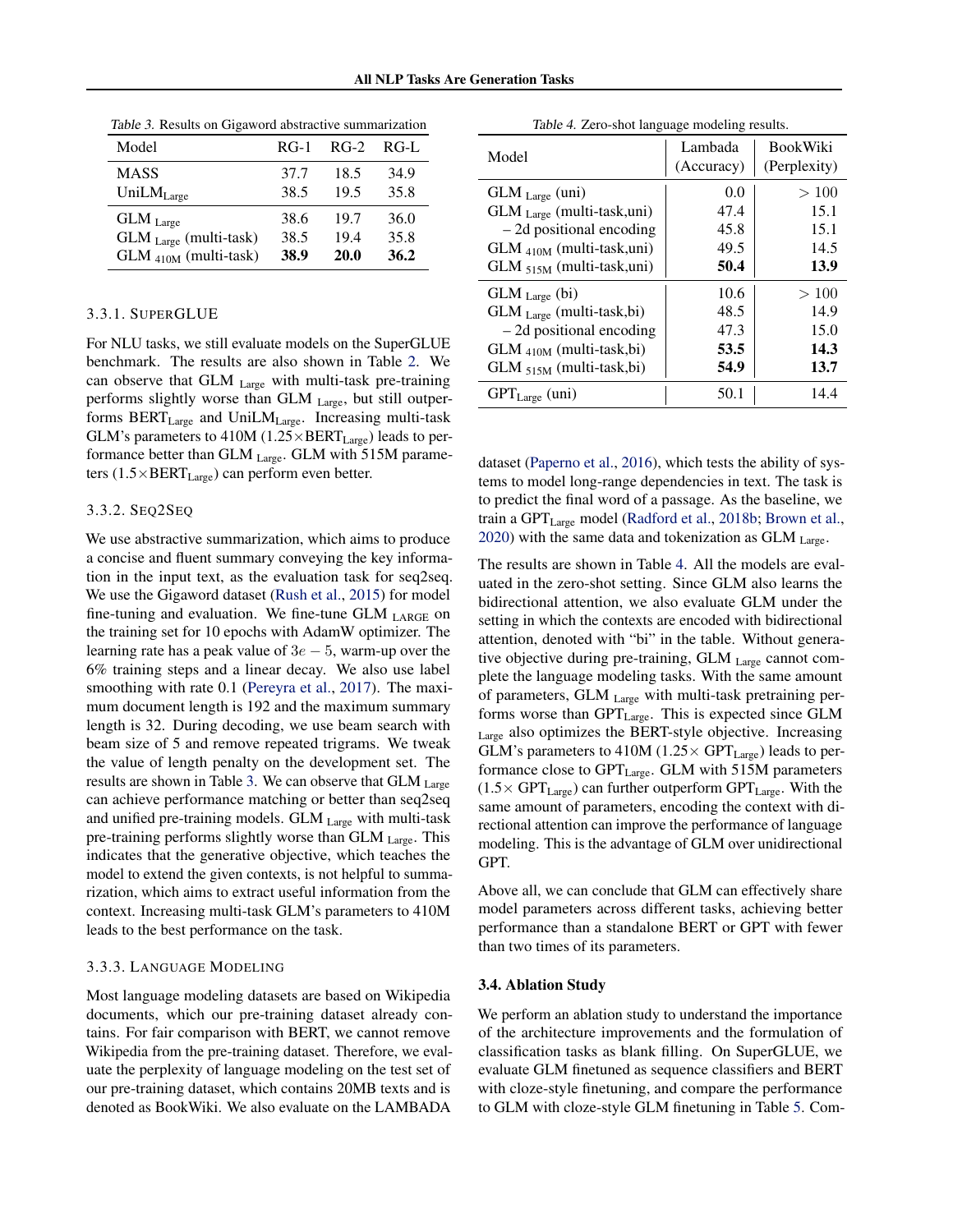All NLP Tasks Are Generation Tasks

<span id="page-7-0"></span>

| Table 5. Ablation study on the SuperGLUE dev set. |                   |                     |             |                    |                      |             |                      |                                |      |
|---------------------------------------------------|-------------------|---------------------|-------------|--------------------|----------------------|-------------|----------------------|--------------------------------|------|
| Model                                             | ReCoRD<br>F1/Acc. | <b>COPA</b><br>Acc. | WSC<br>Acc. | <b>RTE</b><br>Acc. | <b>BoolO</b><br>Acc. | WiC<br>Acc. | <b>CB</b><br>F1/Acc. | MultiRC<br>F <sub>1</sub> a/EM | Avg  |
| $BERT_{Base}$ (cloze)                             | 61.3/60.6         | 70.0                | 62.5        | 69.0               | 73.7                 | 66.8        | 74.9/82.1            | 63.8/16.3                      | 65.2 |
| $GLM_{Base}$ (classifier)                         | 35.2/34.4         | 58.0                | 63.5        | 61.4               | 74.9                 | 58.3        | 94.8/92.9            | 46.3/5.4                       | 58.8 |
| $GLM$ Base                                        | 73.5/72.8         | 71.0                | 72.1        | 71.2               | 77.0                 | 64.7        | 89.5/85.7            | 72.1/26.1                      | 70.7 |
| $BERT_{Large}$ (cloze)                            | 70.0/69.4         | 80.0                | 76.0        | 72.6               | 78.1                 | 70.5        | 93.5/91.1            | 70.0/23.1                      | 73.2 |
| GLM Large (classifier)                            | 81.3/80.6         | 62.0                | 63.5        | 66.8               | 80.5                 | 65.0        | 89.2/91.1            | 72.3/27.9                      | 70.0 |
| $GLM$ Large                                       | 81.7/81.1         | 76.0                | 81.7        | 74.0               | 82.1                 | 68.5        | 96.1/94.6            | 77.1/36.3                      | 77.0 |
| - shuffle spans                                   | 82.0/81.4         | 61.0                | 79.8        | 54.5               | 65.8                 | 56.3        | 90.5/92.9            | 76.7/37.6                      | 68.5 |
| + sentinel tokens                                 | 81.8/81.3         | 69.0                | 78.8        | 77.3               | 81.2                 | 68.0        | 93.7/94.6            | 77.5/37.7                      | 76.0 |

pared to BERT with cloze-style finetuning, GLM benefits from the architecture improvement. Especially on ReCoRD and WSC, where the verbalizer consists of multiple tokens, GLM can consistently outperform BERT. This demonstrates GLM's advantage on handling variable-length blank. From the results, we can observe that the cloze formulation is critical for GLM's performance on NLU tasks. Especially for the base model, classifier finetuning leads to drop of performance by more than 10 points. For the large model, cloze-style finetuning can improve the performance by 7 points. The impact of the finetuning method varies with model sizes and datasets. With classifier finetuning, the base model fails to converge on the ReCoRD dataset, but the large model can achieve performance close to that of cloze-style finetuning. On WSC, classifier finetuning leads to the naive prediction of the majority class for both the base and the large models. Overall, the cloze-style finetuning can improve the performance of GLM on almost all the datasets.

We also compare GLM variants with different pretraining designs to understand their importance. The row 7 of Table 5 shows that removing the span shuffling (always predicting the masked spans from left to right) leads to a severe performance drop on SuperGLUE. The model in row 8 uses different sentinel tokens instead of the same [MASK] token to represent different masked spans. The model performs worse than the standard GLM, since it pays more modeling capacity to learn the sentinel tokens and transfers less to downstream tasks with only one blank. In Table [4,](#page-6-0) we show that removing the second dimension of 2d positional encoding hurts the performance on language modeling.

# 4. Related Work

Pre-trained Language Models In NLP, self-supervised learning has long been used to learn word vectors as inputs to neural networks [\(Mikolov et al.,](#page-9-0) [2013;](#page-9-0) [Pennington et al.,](#page-9-0) [2014\)](#page-9-0). Recently, pre-training large-scale language models with self-supervised learning on abundant web texts significantly improves the performance on downstream tasks. There are three types of pre-trained language models. The first type is the autoencoding model, which learns a bidirectional contextualized encoder for natural language understanding via denoising objectives. BERT [\(Devlin et al.,](#page-8-0) [2019\)](#page-8-0) pre-trains a large transformer model [\(Vaswani et al.,](#page-9-0) [2017\)](#page-9-0) via masked language modeling to obtain contextualized word representations. SpanBERT [\(Joshi et al.,](#page-8-0) [2020\)](#page-8-0) masks continuous spans of tokens for improved span representations. The second type is the autoregressive model, which learns an left-to-right language model for text generation. GPT [\(Radford et al.,](#page-9-0) [2018a\)](#page-9-0) shows that the representations learned by generative pre-training can also improve language understanding. XLNet [\(Yang et al.,](#page-9-0) [2019\)](#page-9-0) generalizes the autoregressive model with permutation language modeling to learn bidirectional attention for language understanding tasks. The third type is the encoder-decoder model pre-trained for seq2seq tasks. MASS [\(Song et al.,](#page-9-0) [2019\)](#page-9-0) maps an input text with continuous spans masked to the masked tokens. BART [\(Lewis et al.,](#page-8-0) [2019\)](#page-8-0) applies various transformations, including masking, deletion, and permutation, and recovers the original text with the decoder. PALM [\(Bi et al.,](#page-8-0) [2020\)](#page-8-0) is pre-trained for generating coherent text from given context and adds a BERT-based autoencoding objective to the encoder.

NLU as Generation Tasks Previously, pre-trained language models complete classification tasks for NLU with linear classifiers on the learned representations. GPT-2 [\(Rad](#page-9-0)[ford et al.,](#page-9-0) [2018b\)](#page-9-0) shows that generative language models can learn to complete understanding tasks such as question answering and reading comprehension by directly predicting the correct answers, even without any explicit supervision. GPT-3 [\(Brown et al.,](#page-8-0) [2020\)](#page-8-0) further proves that language models can achieve strong performance on NLU tasks in the few-shot learning setting by adding a few labeled examples in the context. Howerver, generative models requires much more parameters to work due to the limit of unidirectional attention. T5 [\(Raffel et al.,](#page-9-0) [2020\)](#page-9-0) formulates most language tasks in the text-to-text framework, but requires more parameters to outperform BRET-based models such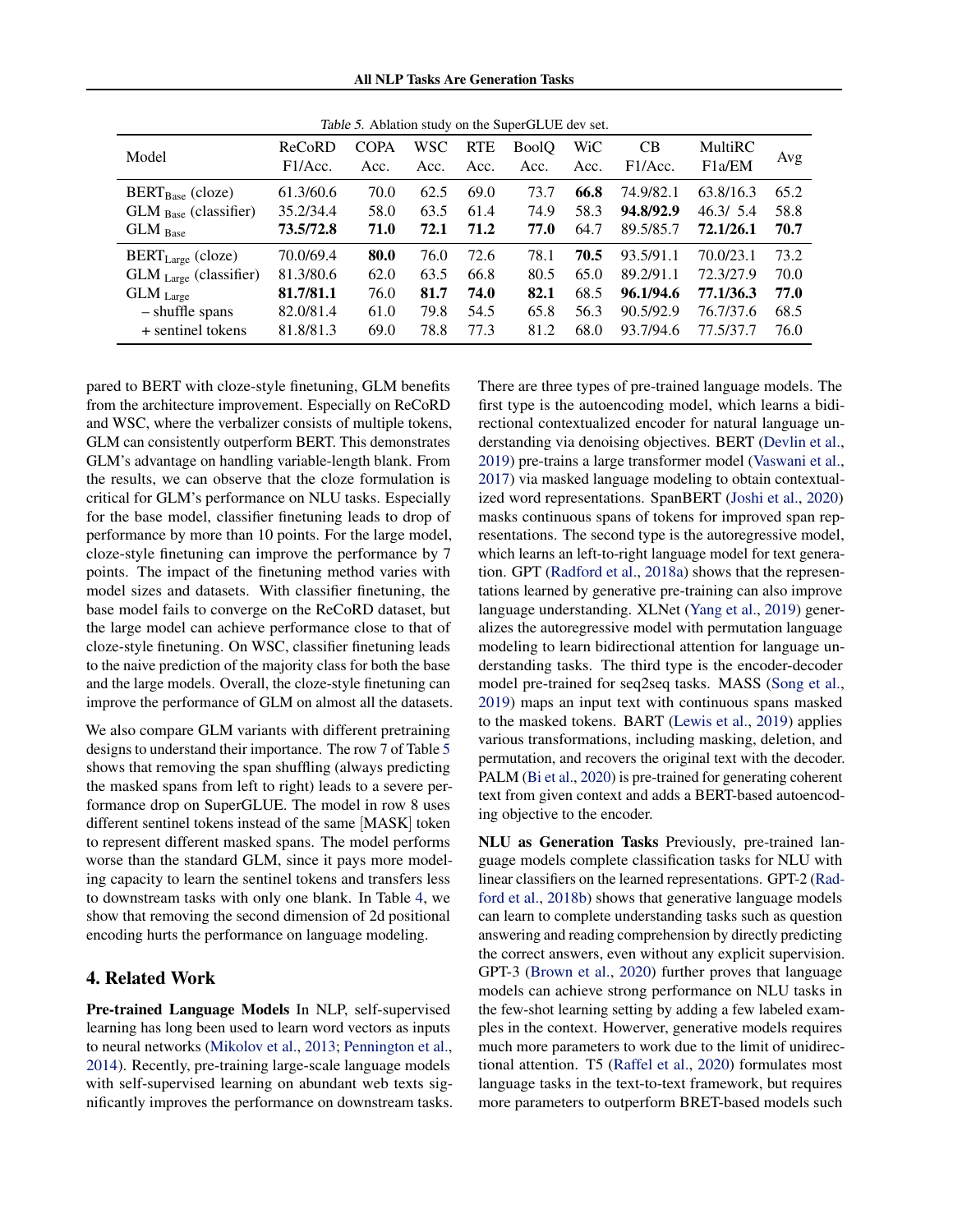## <span id="page-8-0"></span>as RoBERTa [\(Liu et al.,](#page-9-0) [2019\)](#page-9-0).

Recently, PET (Schick & Schütze,  $2020b$ ;a) proposes to reformulate input examples as cloze questions with patterns similar to the pre-training corpus in the few-shot setting. It has been shown that combined with gradient-based finetuning on ALBERT, PET can achieve better performance in the few-shot setting than GPT-3, while requiring only 0.1% of its parameters. Athiwaratkun et al. (2020); [Paolini](#page-9-0) [et al.](#page-9-0) [\(2021\)](#page-9-0) propose augmented natural language for structured prediction tasks such as sequence tagging and relation extraction. Donahue et al. (2020) and [Shen et al.](#page-9-0) [\(2020\)](#page-9-0) also study blank infilling language models. Different from their work, we pre-train language models by blank infilling and evaluate its performance in downstream NLU and generation tasks.

# 5. Conclusions

GLM is a general pre-training framework for natural language understanding, generation and seq2seq. We show that the NLU tasks can be formulated as conditional generation tasks, and therefore solvable by autoregressive models. GLM unifies the pre-training objectives for different tasks as autoregressive blank filling, with mixed attention mask and the novel 2D position encodings. Empirically we show that GLM outperforms previous methods for NLU tasks and can effectively share parameters for different tasks. In the future, we hope to scale GLM to larger transformer models and more pre-training data, and examine its performance in more settings such as knowledge probing and few-shot learning.

# References

- Athiwaratkun, B., dos Santos, C., Krone, J., and Xiang, B. Augmented natural language for generative sequence labeling. In *Proceedings of the 2020 Conference on Empirical Methods in Natural Language Processing (EMNLP)*, pp. 375–385, 2020.
- Bao, H., Dong, L., Wei, F., Wang, W., Yang, N., Liu, X., Wang, Y., Gao, J., Piao, S., Zhou, M., and Hon, H. Unilmv2: Pseudo-masked language models for unified language model pre-training. In *ICML 2020*, volume 119, pp. 642–652, 2020.
- Bi, B., Li, C., Wu, C., Yan, M., Wang, W., Huang, S., Huang, F., and Si, L. PALM: Pre-training an Autoencoding&Autoregressive Language Model for Contextconditioned Generation. In *EMNLP 2020*, pp. 8681–8691, 2020.
- Brown, T. B., Mann, B., Ryder, N., Subbiah, M., Kaplan, J., Dhariwal, P., Neelakantan, A., Shyam, P., Sastry, G., Askell, A., Agarwal, S., Herbert-Voss, A., Krueger, G.,

Henighan, T., Child, R., Ramesh, A., Ziegler, D. M., Wu, J., Winter, C., Hesse, C., Chen, M., Sigler, E., Litwin, M., Gray, S., Chess, B., Clark, J., Berner, C., McCandlish, S., Radford, A., Sutskever, I., and Amodei, D. Language Models are Few-Shot Learners. In *NeurIPS 2020*, 2020.

- Clark, C., Lee, K., Chang, M.-W., Kwiatkowski, T., Collins, M., and Toutanova, K. Boolq: Exploring the surprising difficulty of natural yes/no questions. In *Proceedings of the 2019 Conference of the North American Chapter of the Association for Computational Linguistics: Human Language Technologies, Volume 1 (Long and Short Papers)*, pp. 2924–2936, 2019.
- Dagan, I., Glickman, O., and Magnini, B. The pascal recognising textual entailment challenge. In *Machine Learning Challenges Workshop*, pp. 177–190. Springer, 2005.
- Devlin, J., Chang, M.-W., Lee, K., and Toutanova, K. BERT: Pre-training of Deep Bidirectional Transformers for Language Understanding. In *NAACL 2019*, pp. 4171–4186, 2019.
- Donahue, C., Lee, M., and Liang, P. Enabling language models to fill in the blanks. *arXiv preprint arXiv:2005.05339*, 2020.
- Dong, L., Yang, N., Wang, W., Wei, F., Liu, X., Wang, Y., Gao, J., Zhou, M., and Hon, H. Unified language model pre-training for natural language understanding and generation. In *NeurIPS 2019*, pp. 13042–13054, 2019.
- Gokaslan, A. and Cohen, V. Openwebtext corpus. [http://Skylion007.github.io/](http://Skylion007.github.io/OpenWebTextCorpus) [OpenWebTextCorpus](http://Skylion007.github.io/OpenWebTextCorpus), 2019.
- Joshi, M., Chen, D., Liu, Y., Weld, D. S., Zettlemoyer, L., and Levy, O. SpanBERT: Improving Pre-training by Representing and Predicting Spans. *Trans. Assoc. Comput. Linguistics*, 8:64–77, 2020.
- Khashabi, D., Chaturvedi, S., Roth, M., Upadhyay, S., and Roth, D. Looking beyond the surface: A challenge set for reading comprehension over multiple sentences. In *Proceedings of the 2018 Conference of the North American Chapter of the Association for Computational Linguistics: Human Language Technologies, Volume 1 (Long Papers)*, pp. 252–262, 2018.
- Levesque, H., Davis, E., and Morgenstern, L. The winograd schema challenge. In *Thirteenth International Conference on the Principles of Knowledge Representation and Reasoning*. Citeseer, 2012.
- Lewis, M., Liu, Y., Goyal, N., Ghazvininejad, M., Mohamed, A., Levy, O., Stoyanov, V., and Zettlemoyer, L. BART: Denoising Sequence-to-Sequence Pre-training for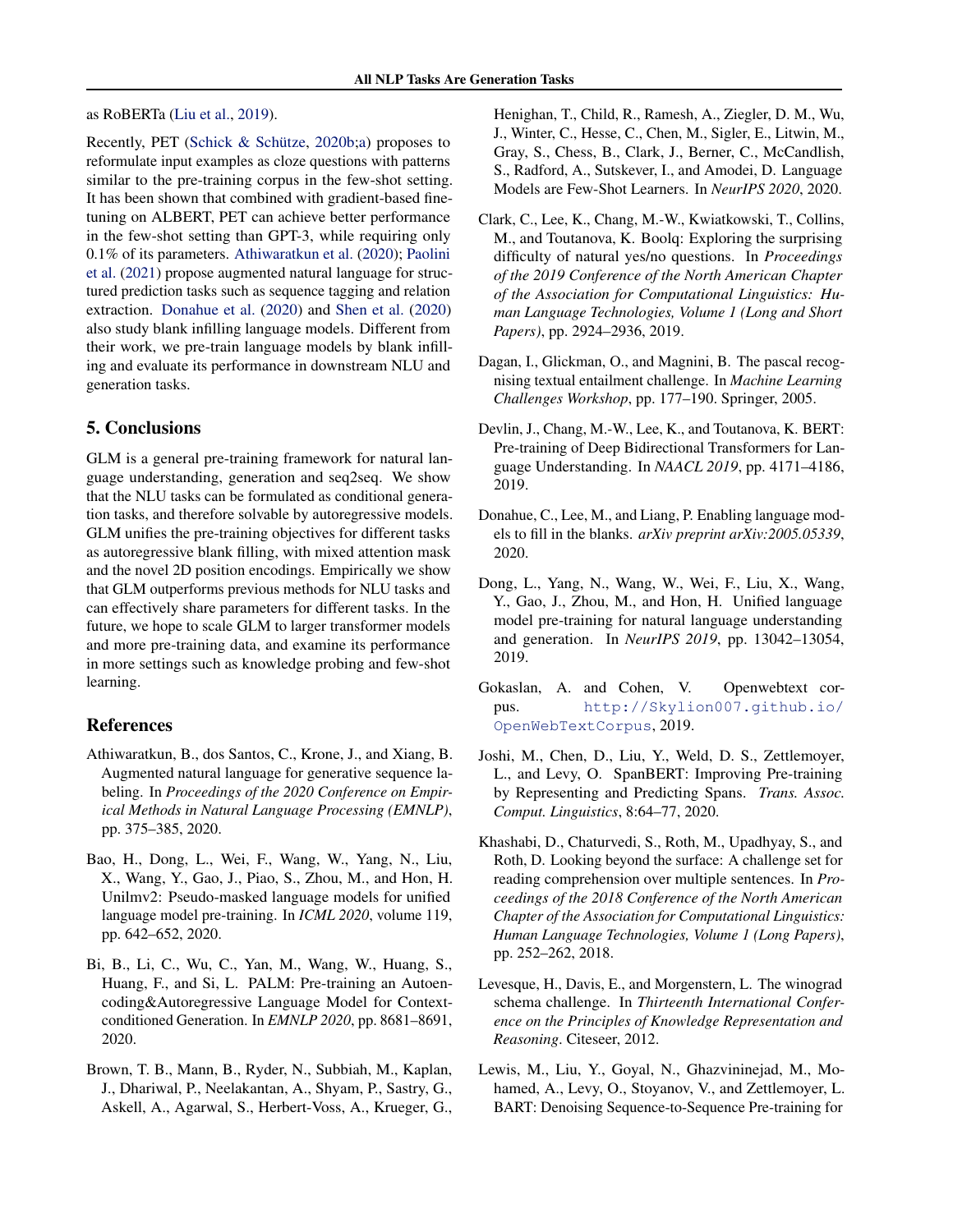<span id="page-9-0"></span>Natural Language Generation, Translation, and Comprehension. In *ACL 2020*, pp. 7871–7880, 2019.

- Liu, Y., Ott, M., Goyal, N., Du, J., Joshi, M., Chen, D., Levy, O., Lewis, M., Zettlemoyer, L., and Stoyanov, V. Roberta: A robustly optimized BERT pretraining approach. *CoRR*, abs/1907.11692, 2019.
- Loshchilov, I. and Hutter, F. Decoupled weight decay regularization. In *ICLR 2019*, 2019.
- Mackenzie, J., Benham, R., Petri, M., Trippas, J. R., Culpepper, J. S., and Moffat, A. CC-News-En: A Large English News Corpus. In *CIKM 2020*, pp. 3077–3084, 2020.
- Mikolov, T., Sutskever, I., Chen, K., Corrado, G., and Dean, J. Distributed representations of words and phrases and their compositionality. In *NIPS 2013*, pp. 3111–3119, 2013.
- Paolini, G., Athiwaratkun, B., Krone, J., Ma, J., Achille, A., Anubhai, R., Santos, C. N. d., Xiang, B., and Soatto, S. Structured prediction as translation between augmented natural languages. *arXiv preprint arXiv:2101.05779*, 2021.
- Paperno, D., Kruszewski, G., Lazaridou, A., Pham, Q. N., Bernardi, R., Pezzelle, S., Baroni, M., Boleda, G., and Fernández, R. The LAMBADA dataset: Word prediction requiring a broad discourse context. In *ACL 2016*, 2016.
- Pennington, J., Socher, R., and Manning, C. Glove: Global Vectors for Word Representation. In *EMNLP 2014*, pp. 1532–1543, 2014.
- Pereyra, G., Tucker, G., Chorowski, J., Kaiser, L., and Hinton, G. E. Regularizing neural networks by penalizing confident output distributions. In *5th International Conference on Learning Representations, ICLR 2017, Toulon, France, April 24-26, 2017, Workshop Track Proceedings*, 2017.
- Pilehvar, M. T. and Camacho-Collados, J. Wic: the word-incontext dataset for evaluating context-sensitive meaning representations. In *Proceedings of the 2019 Conference of the North American Chapter of the Association for Computational Linguistics: Human Language Technologies, Volume 1 (Long and Short Papers)*, pp. 1267–1273, 2019.
- Radford, A., Narasimhan, K., Salimans, T., and Sutskever, I. Improving Language Understanding by Generative Pre-Training. 2018a.
- Radford, A., Wu, J., Child, R., Luan, D., Amodei, D., and Sutskever, I. Language models are unsupervised multitask learners. 2018b.
- Raffel, C., Shazeer, N., Roberts, A., Lee, K., Narang, S., Matena, M., Zhou, Y., Li, W., and Liu, P. J. Exploring the Limits of Transfer Learning with a Unified Text-to-Text Transformer. *J. Mach. Learn. Res.*, 21:140:1–140:67, 2020.
- Roemmele, M., Bejan, C. A., and Gordon, A. S. Choice of plausible alternatives: An evaluation of commonsense causal reasoning. In *AAAI Spring Symposium: Logical Formalizations of Commonsense Reasoning*, pp. 90–95, 2011.
- Rush, A. M., Chopra, S., and Weston, J. A neural attention model for abstractive sentence summarization. In *EMNLP 2015*, pp. 379–389, 2015.
- Schick, T. and Schütze, H. It's not just size that matters: Small language models are also few-shot learners. *CoRR*, abs/2009.07118, 2020a.
- Schick, T. and Schütze, H. Exploiting cloze questions for few-shot text classification and natural language inference. *CoRR*, abs/2001.07676, 2020b.
- Shen, T., Quach, V., Barzilay, R., and Jaakkola, T. Blank language models. *arXiv preprint arXiv:2002.03079*, 2020.
- Shoeybi, M., Patwary, M., Puri, R., LeGresley, P., Casper, J., and Catanzaro, B. Megatron-lm: Training multibillion parameter language models using model parallelism. *CoRR*, abs/1909.08053, 2019.
- Song, K., Tan, X., Qin, T., Lu, J., and Liu, T.-Y. MASS: Masked Sequence to Sequence Pre-training for Language Generation. In *ICML 2019*, volume 97, pp. 5926–5936, 2019.
- Trinh, T. H. and Le, Q. V. A Simple Method for Commonsense Reasoning. *arXiv:1806.02847 [cs]*, 2019.
- Vaswani, A., Shazeer, N., Parmar, N., Uszkoreit, J., Jones, L., Gomez, A. N., Kaiser, Ł., and Polosukhin, I. Attention is all you need. In *NIPS 2017*, pp. 5999–6009, 2017.
- Wang, A., Pruksachatkun, Y., Nangia, N., Singh, A., Michael, J., Hill, F., Levy, O., and Bowman, S. R. SuperGLUE: A Stickier Benchmark for General-Purpose Language Understanding Systems. In *NeurIPS 2019*, pp. 3261–3275, 2019.
- Yang, Z., Dai, Z., Yang, Y., Carbonell, J., Salakhutdinov, R., and Le, Q. V. XLNet: Generalized Autoregressive Pretraining for Language Understanding. In *NeurIPS 2019*, pp. 5754–5764, 2019.
- Zhang, S., Liu, X., Liu, J., Gao, J., Duh, K., and Van Durme, B. Record: Bridging the gap between human and machine commonsense reading comprehension. *arXiv preprint arXiv:1810.12885*, 2018.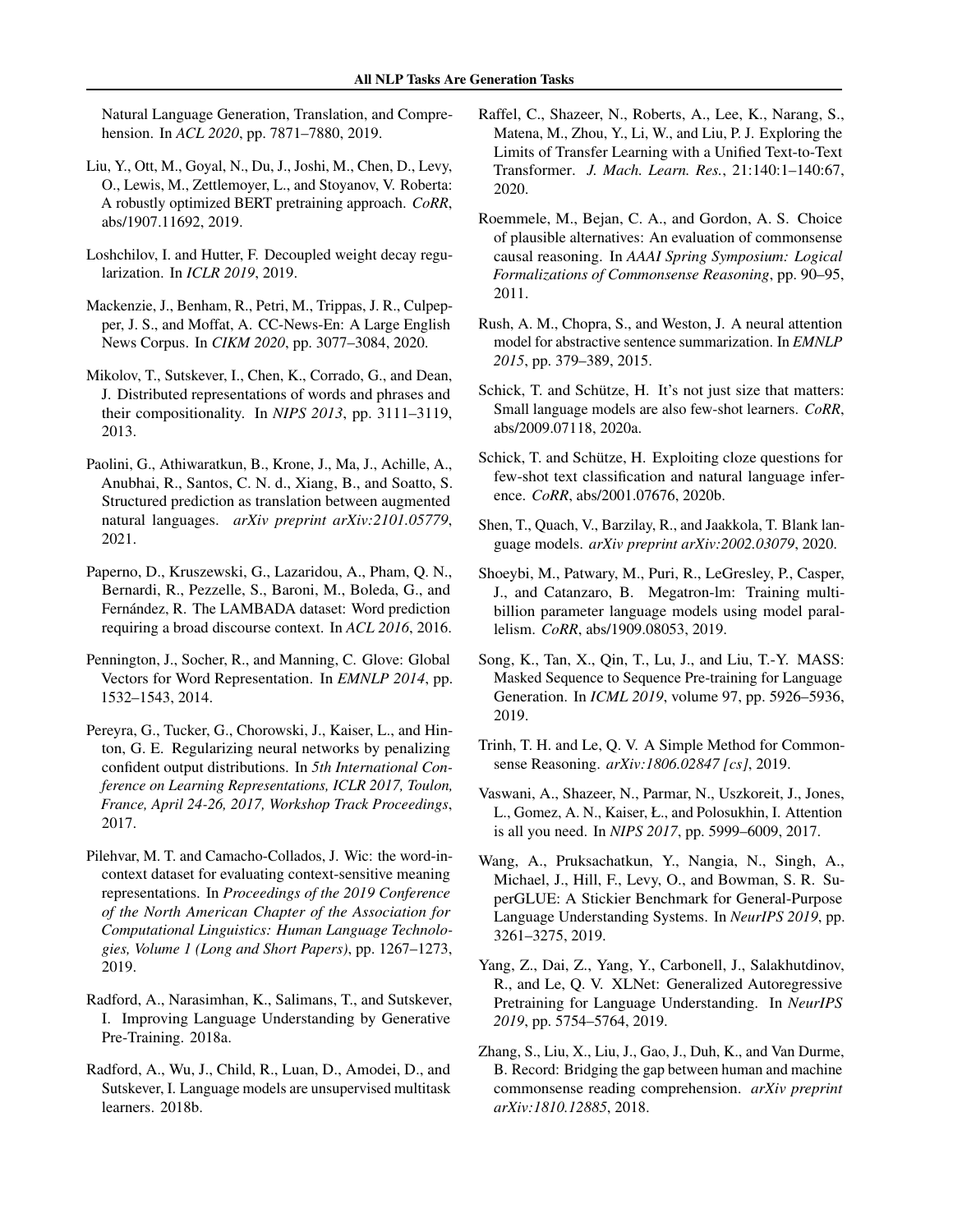<span id="page-10-0"></span>Zhu, Y., Kiros, R., Zemel, R. S., Salakhutdinov, R., Urtasun, R., Torralba, A., and Fidler, S. Aligning books and movies: Towards story-like visual explanations by watching movies and reading books. In *ICCV 2015*, pp. 19–27, 2015.

# A. Pretraining Setting

# A.1. Dataset

To train GLM Base and GLM Large, we use BookCorpus (Zhu et al., 2015) + Wikipedia used by BERT [\(Devlin et al.,](#page-8-0) [2019\)](#page-8-0).

To train GLM RoBERTa, we follow the pre-training datasets of RoBERTa [\(Liu et al.,](#page-9-0) [2019\)](#page-9-0), which consist of Book-Corups (Zhu et al., 2015) + Wikipedia (16GB), CC-News (the English portion of the CommonCrawl News dataset<sup>2</sup>) 76GB), OpenWebText (web content extracted from URLs shared on Reddit with at least three upvotes[\(Gokaslan &](#page-8-0) [Cohen,](#page-8-0) [2019\)](#page-8-0), 38GB) and Stories (subset of Common-Crawl data filtered to match the story-like style of Winograd schemas [\(Trinh & Le,](#page-9-0) [2019\)](#page-9-0), 31GB). The Stories dataset is already unavailable<sup>3</sup>. Therefore, we remove the Stories dataset and replace OpenWebText with OpenWebText2<sup>4</sup> (66GB). The CC-News dataset is not publicly available and we use the CC-News-en published by [\(Mackenzie et al.,](#page-9-0) [2020\)](#page-9-0). All the datasets used total 158GB of uncompressed texts, close in size to RoBERTa's 160GB datasets.

## A.2. Hyperparameters

To train GLM  $_{RoBERTa}$ , we follow most of the hyperparameters of RoBERTa. The main difference includes: (1) Due to resource limit, we only pre-train GLM ROBERTa for 250,000 steps, which are half of RoBERTa and BART's training steps, and close to T5 in number of trained tokens. (2) We use cosine decay instead of linear decay for learning rate scheduling (3) We additionally apply gradient clipping with value 1.0.

The hyperparameters for GLM  $_{Base}$  and GLM  $_{Large}$  are similar to those used by GLM ROBERTa. For trade-off of training speed and fair comparison with BERT (batch size 256 and 1,000,000 training steps), we use batch size of 1024 and 200,000 training steps for GLM  $_{\text{Large}}$ . Since GLM  $_{\text{Base}}$  is smaller, we reduce the number of training steps to 120,000 to speed up pre-training.

The hyperparameters for all the pre-training settings are summarized in Table [6.](#page-11-0)

```
2https://commoncrawl.org/2016/10/
news-dataset-available
  3https://github.com/tensorflow/models/
tree/archive/research/lm_commonsense#
1-download-data-files
  4https://openwebtext2.readthedocs.io/en/
latest
```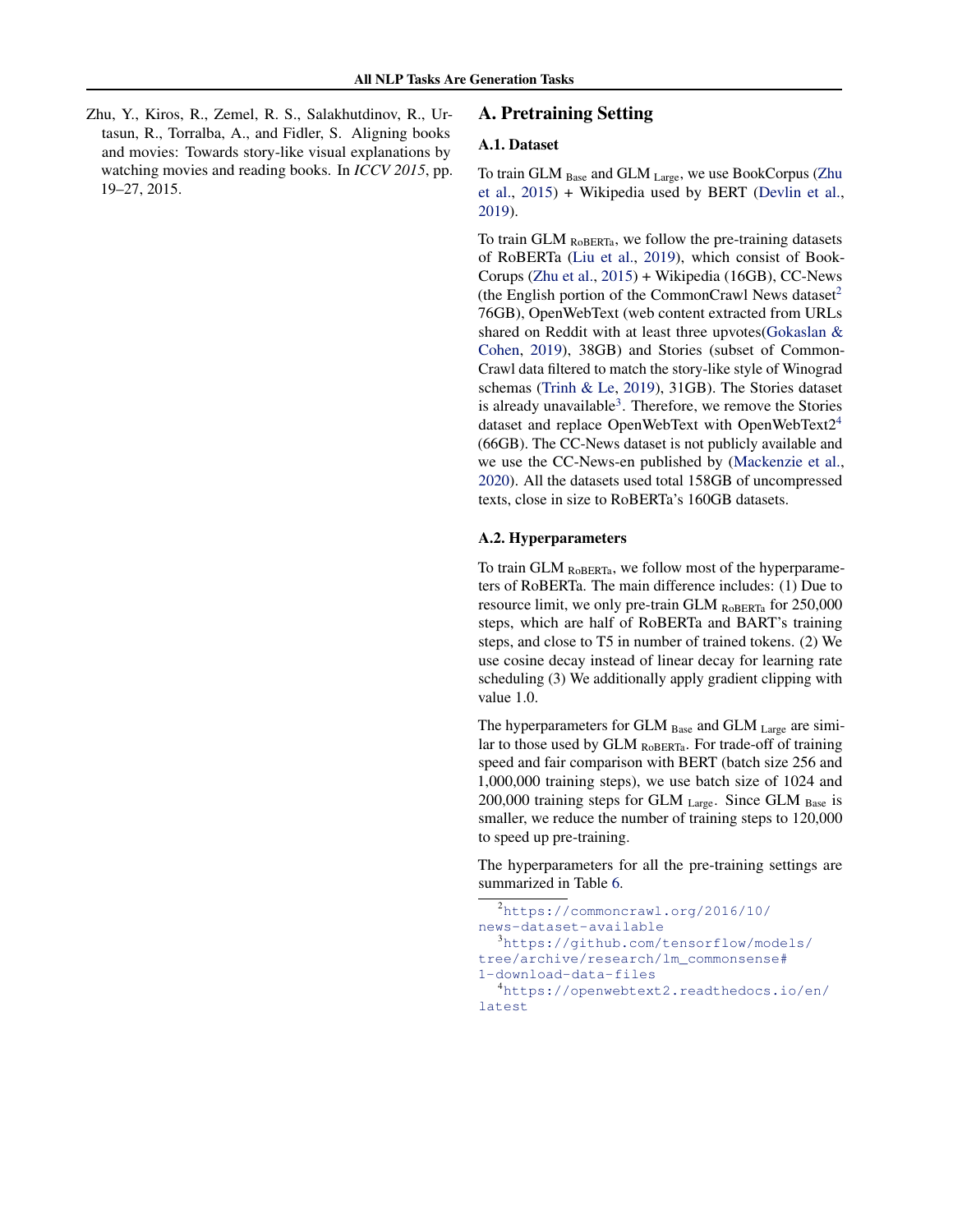<span id="page-11-0"></span>

| Hyperparameters          | ╯ェ<br>x<br>GLM Base | GLM Large        | c<br><b>GLM</b> ROBERTa |
|--------------------------|---------------------|------------------|-------------------------|
| Number of Layers         | 12                  | 24               | 24                      |
| Hidden size              | 768                 | 1024             | 1024                    |
| FFN inner hidden size    | 3072                | 4096             | 4096                    |
| <b>Attention</b> heads   | 12                  | 16               | 16                      |
| Attention head size      | 64                  | 64               | 64                      |
| Dropout                  | 0.1                 | 0.1              | 0.1                     |
| <b>Attention Dropout</b> | 0.1                 | 0.1              | 0.1                     |
| Warmup Steps             | 6k                  | 8k               | 30K                     |
| Peak Learning Rate       | 4e-4                | $2e-4$           | $4e-4$                  |
| <b>Batch Size</b>        | 1024                | 1024             | 8192                    |
| Weight Decay             | 0.1                 | 0.1              | 0.01                    |
| Max Steps                | 120k                | 200 <sub>k</sub> | 250k                    |
| Learning Rate Decay      | Cosine              | Cosine           | Cosine                  |
| Adam $\epsilon$          | 1e-6                | 1e-6             | $1e-6$                  |
| Adam $\beta_1$           | 0.9                 | 0.9              | 0.9                     |
| Adam $\beta_2$           | 0.98                | 0.98             | 0.98                    |
| <b>Gradient Clipping</b> | 1.0                 | 1.0              | 1.0                     |

Table 6. Hyperparameters for pretraining

# B. Downstream Tasks

# B.1. SuperGLUE

The SuperGLUE benchmark consists of 8 NLU tasks. We formulate them as blank infilling tasks, following [\(Schick &](#page-9-0) Schütze,  $2020a$ ). Table [7](#page-12-0) shows the cloze questions and verbalizers we used in our experiments. For 3 tasks (ReCoRD, COPA, and WSC), the answer may consist of multiple tokens, and for the other 5 tasks, the answer is always a single token.

When finetuning GLM on the SuperGLUE tasks, we construct the input using the cloze questions in Table [7](#page-12-0) and replace the blank with a [MASK] token. Then we compute the score of generating each answer candidate. For the 5 single-token tasks, the score is defined to be the logit of the verbalizer token. For the 3 multi-token tasks, we use the sum of the log-probabilities of the verbalizer tokens. Thanks to the autoregressive blank infilling mechanism we proposed, we can obtain all the log-probabilities in one pass. Then we compute the cross entropy loss using the groundtruth label and update the model parameters.

For the baseline classifiers, we follow the standard practice to concatenate the input parts of each task (such as the premise and hypothesis for textual entailment, or the passage, question and answer for ReCORD and MultiRC) and add a classification layer on top of the [CLS] token representation. We also implemented cloze-style finetuning for the other pre-trained models, but the performance was usually similar to the standard classifier, as we shown in the ablation study. Models with blank-infilling objectives, such as T5 and our GLM, benifits more from converting the NLU

tasks into cloze questions. Thus for T5 and GLM, we report the performance after such convertion in our main results. For BERT<sub>Large</sub>, RoBERTa<sub>Large</sub>, and GLM<sub>RoBERTa</sub>, we search the best hyperparameters on the dev set. The ranges of the hyperparameters for the grid search are: learning rate in  ${5e-6, 1e-5, 2e-5}$  and batch size in 16, 32.

## B.2. Seq2Seq

We use the abstractive summarization dataset Gigaword [\(Rush et al.,](#page-9-0) [2015\)](#page-9-0) for model fine-tuning and evaluation. We fine-tune GLM  $_{LARGE}$  on the training set for 10 epochs with AdamW optimizer. The learning rate has a peak value of  $3e - 5$ , warm-up over the 6% training steps and a linear decay. We also use label smoothing with rate 0.1 [\(Pereyra et al.,](#page-9-0) [2017\)](#page-9-0). The maximum document length is 192 and the maximum summary length is 32. During decoding, we use beam search with beam size of 5 and remove repeated trigrams. We tweak the value of length penalty on the development set. The evaluation metrics are the F1 scores of Rouge-1, Rouge-2, and Rouge-L on the test set.

#### B.3. Language Modeling

We evaluate the model's ability of language modeling with perplexity on BookWiki and accuracy on the LAMBDA dataset [\(Paperno et al.,](#page-9-0) [2016\)](#page-9-0).

Perplexity is an evaluation criterion that has been well studied for language modeling. Perplexity is the exponentiation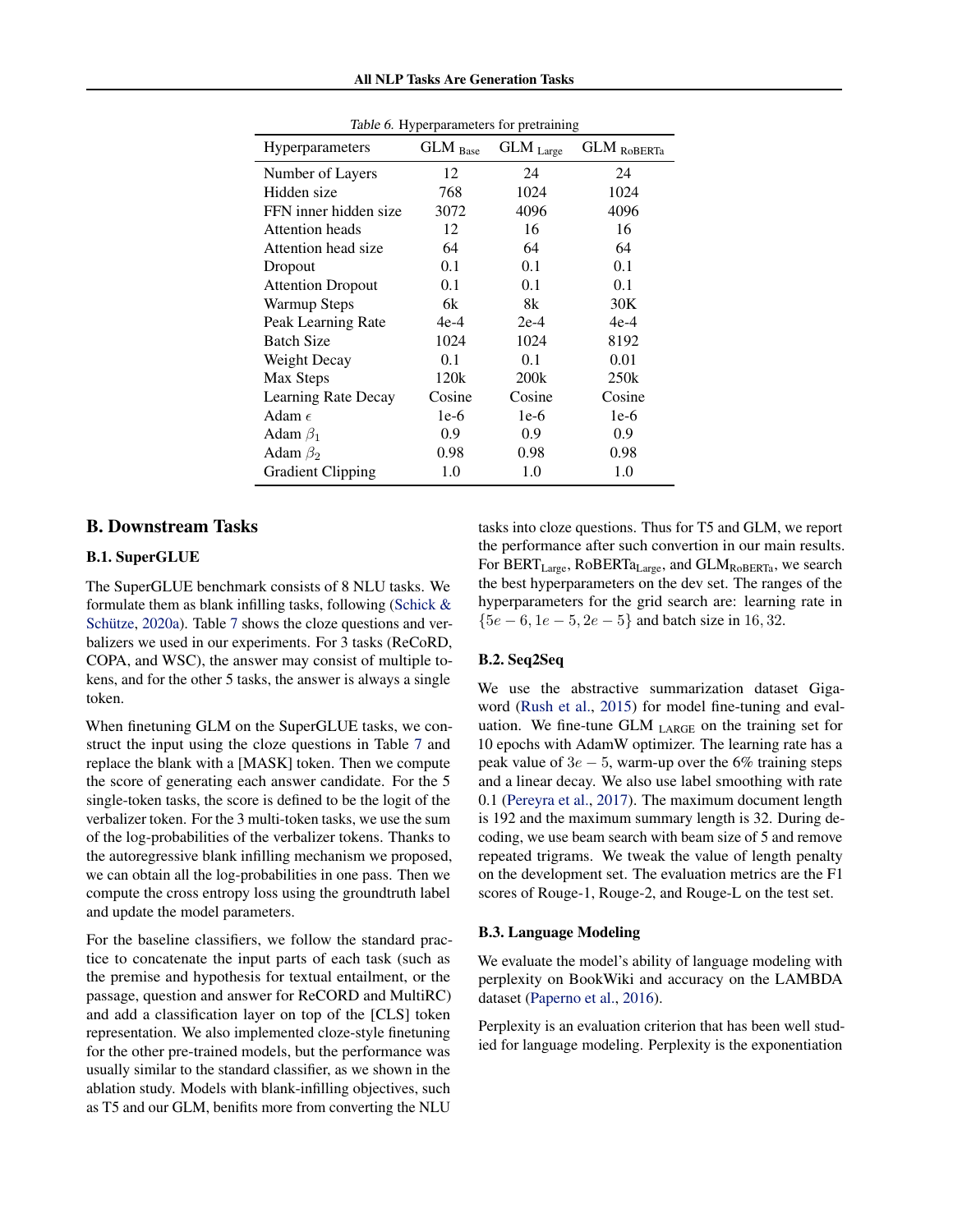All NLP Tasks Are Generation Tasks

<span id="page-12-0"></span>

| <b>Dataset</b> | <b>Task</b>               | Cloze Question                                             | Verbalizers                |
|----------------|---------------------------|------------------------------------------------------------|----------------------------|
| ReCoRD         | Question answering        | [passage p] [cloze question q]                             | Anwer candidates           |
| <b>COPA</b>    | Causal reasoning          | "[choice $c_1$ ]" or "[choice $c_2$ ]"? [premise p], so    | $c_1/c_2$                  |
| <b>WSC</b>     | Coreference resolution    | [sentence s] The pronoun '* $p$ *' refers to               | Noun $n$                   |
| <b>RTE</b>     | Texual entailment         | "[hypothesis $h$ ]"? $  \_\_$ , "[premise $p$ ]"           | " $ves$ "<br>(entailment), |
|                |                           |                                                            | "no" (not entailment)      |
| <b>BoolO</b>   | <b>Ouestion anwering</b>  | [passage p]. Question: $q$ ? Answer: ___.                  | "yes" $/$ "no"             |
| WiC            | Word sense disambiguation | "[sentence $s_1$ ]" / "[sentence $s_2$ ]" Similar sense of | "yes" / "no"               |
|                |                           | [word $w$ ]? $\_\_$                                        |                            |
| CВ             | Texual entailment         | "[hypothesis $h$ ]"? $  \_\_$ , "[premise $p$ ]"           | " $ves$ "<br>(entailment), |
|                |                           |                                                            | "no" (contradiction),      |
|                |                           |                                                            | "maybe" (neutral)          |
| MultiRC        | <b>Ouestion</b> answering | [passage p]. Question: q? Is it [answer a]? $\_\_$ .       | "yes" / "no"               |

Table 7. Cloze questions and verbalizers for the 8 SuperGLUE tasks used in our experiments.

of the average cross entropy of a corpus.

$$
PPL = \exp(-\frac{1}{T} \sum_{t=1}^{T} p(x_t | \mathbf{x}_{< t}))
$$
\n(6)

where  $x_{\leq t} = [x_0, \dots, x_{t-1}]$ . Since transformers can only operate on a window of fixed input size  $w$ , we cannot fully calculate  $p(x_t|\mathbf{x}_{<};t)$  and can only calculate  $p(x_t|\mathbf{x}_{t-w:t-1})$ . Even calculating this value for each token is prohibitively expensive, since we need to conduct  $T$  evaluations of  $w$ -size contexts. To improve evaluation efficiency, we adopt *overlapping evaluation*, where we advance the sliding windows by some overlap o each time and only compute the cross entropy loss for the last o tokens of the window. In our experiments we set  $o = 256$  for all the models.

LAMBDA is a cloze-style dataset to test the ability of longrange dependency modeling. Each example is a passage consisting of 4-5 sentences with the last word missing and the model is required to predict the last word of the passage. Since we use WordPiece tokenization, a word can be split into several subword units. We use teacher forcing and consider the prediction correct only when all the predicted tokens are correct.

# C. Text Generation Samples

We show texts generated by GLM Large (multi-task) given unseen contexts randomly sampled from the test set. We use top-k random sampling with  $k = 40$  for generation and set maximum sequence length to 512. Some of the texts are cut short.

Example 1 *Context: The Wyoming State Legislature is the legislative branch of the U.S. State of Wyoming .*

*GLM: It consists of a state senate and a house of representatives. As of 2019, state senators are Steve Kish, Joe L.* *Williams, and Linda S. Bollens. Members of the Wyoming State Legislature are elected from single-member districts representing the majority of the state. The current state senate members are: In recent years, there have been four changes to the senate. The most recent is the creation of a six-seat district that includes all or part of the following: In the 2009 elections, the state senate members were elected to six-year terms. The current state house members are: The Wyoming Constitution assigns certain powers to the governor. Most notably, the governor is president of the senate and governor. However, if the governor desires to appoint a member to the Wyoming state senate, a law authorizes the governor to do so. The governor of Wyoming holds no legislative power but has the power to veto lawmakers, which is not limited to the veto of laws. Under the wyoming state constitution, the governor can veto the actions of the other members of the wyoming house of representatives. The governor can also appoint members of the wyoming senate. In addition, the governor can appoint members of the Wyoming house of representatives. Wyoming's constitution provides that the governor can appoint a member of the wyoming state senate to the wyoming supreme court, and the chairman of the wyoming senate.*

Example 2 *Context: Jonathan Terry is a television and film actor.*

*GLM: He was a voice actor for the "X-Men" cartoon series. He was also a voice actor for "the Simpsons" as well as "the marvelous misadventures of superman. He also has voiced characters in "the legend of korra" He has appeared on several television series, including "the simpsons", "the x-files", "heroes" and "the simpsons movie" as the character captain billy higgledy-pig, and the web series "krusty mysteries" as the character Colonel Trungus. He wrote for "the Guardian" newspaper. Jonathan Terry was born in London. Terry grew up in Surrey, England and attended*